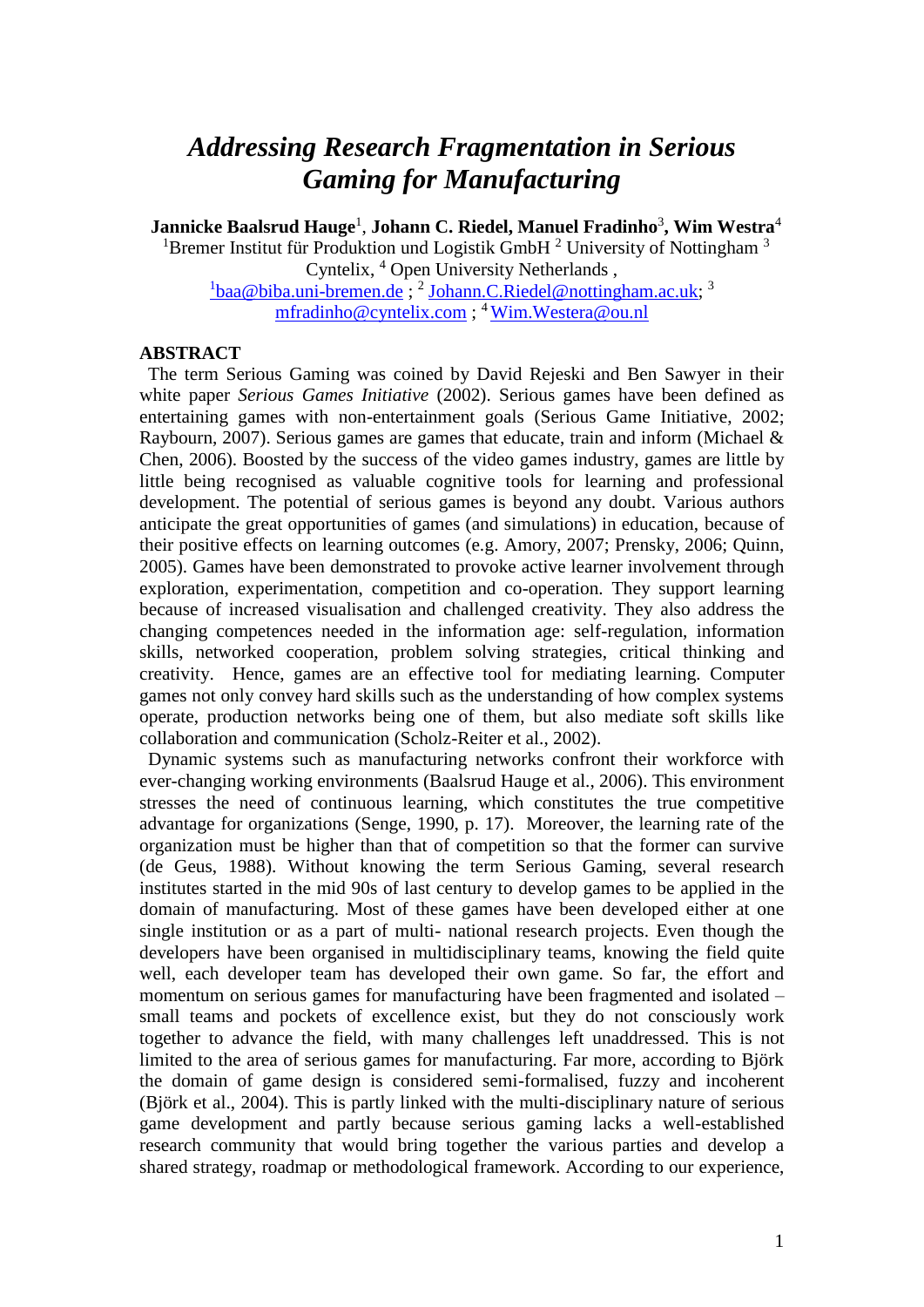the impact the fragmentation has on the design and application of SG for manufacturing is depending of which element of fragmentation we are looking at. The spider diagram below shows the first prioritization according to the view of the authors. Those scoring 3 are where we would concentrate the first work, because we expect that this will have a positive impact on the application and design of new serious games within reasonable time.



Figure 1: Prioritisation of different thematic area of fragmentation

The intention of this paper is to start a discussion on how to reduce the fragmentation existing in the field of application and development of Serious Games for manufacturing. As part of this effort the authors review the progress made in the development and application of serious games over the last decade. The authors then make some propositions for what such a defragmentation strategy could be, and where future activities seem necessary.

## **References**

- *1. Armory, A. (2007) Game Object Model Version II: a Theoretical Framework for Educational*
- 2. *Baalsrud Hauge, J., Duin, H. Thoben, K.D. (2006). Increasing the resiliency of manufacturing networks through gaming. Proceedings of the international workshop on multidisciplinary research on simulation methods and educational games in industrial management. Trondheim, Norway*.
- *3. Björk, S., Holopainen, J.(2004): Pattern of game design, Charles River Media, Inc. Rockland, MA, USA*
- *4. de Geus, A. P. (1988). Planning as learning. Harvard Business Review, 66(2), 70-74.*
- *5. Michael, D. and Chen, S. (2006). Serious games: games that educate, train and inform. Thomson Course Technology, Boston, MA.*
- *6. Prensky, M. (2006) Digital Natives. Learning in the Digital Age 63(4), 8-13.*
- *7. Quinn, C.N. (2005) Engaging learning. Designing E-Learning Simulation Games. Pfeiffer, John Wiley and Sons, Inc., San Francisco.*